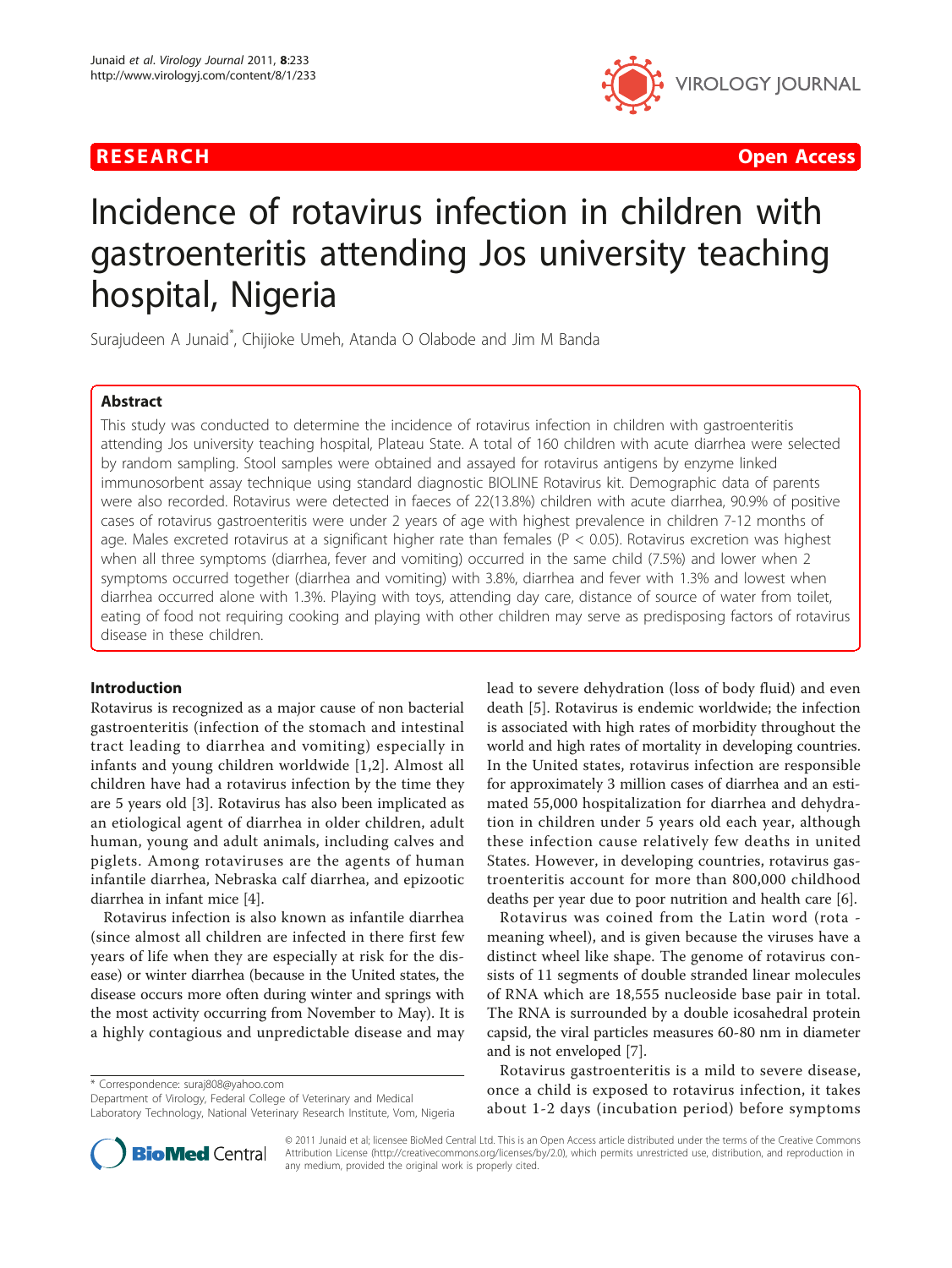often starts with fever, nausea and vomiting, which are often followed by abdominal cramps and frequent watery diarrhea (which may last for 3-8 days) infected children may also have a cough and runny nose. Diarrhea especially when it occurs along with vomiting can quickly lead to dehydration in babies and young children. Signs of dehydration include thirst, irritability, restlessness, lethargy, sunken eye, dry mouth and tongue, dry skins, fewer trips to the bath room to urinate, and in infants fewer than 3 wet diapers in 24 hours, lack of interest in playing and extreme sleepiness, child may be sleepy that he or she may be difficult to wake up, fast breathing and rapid heart beat, and a sunken soft spot (fontanel) on top of the head. Dehydration is a serious complication of rotavirus, if not immediately managed it can lead to hypovolemia (a disorder in which the volume of circulating blood decreases) and circulatory collapse and eventual death, in severe cases children may suffer from symptoms of rotavirus gastroenteritis for up to 9 days and then recover [\[8](#page-6-0)]. A child may have rotavirus gastroenteritis more than once because there are many different rotavirus types but repeat infection tends to be less severe than the original infection. Asymptomatic infections occur by either subsequent infection of individuals whose immune system confers protection with rotavirus infection with Seroconversion [[8\]](#page-6-0).

Rotavirus are stable in the environment and have been in estuary samples, they are so infectious that they can survive for long period of time on toys and ordinary surfaces found in most homes and rotavirus is relatively resistant to most soaps and disinfectants thus preventing your child from exposure can be difficult [\[7\]](#page-6-0).

Rotavirus is transmitted from person to person through the fecal-oral route. This occurs when the viruses found in stool of infected child is swallowed by another child, in other words children become infected if they put their finger in there mouth after touching something such as toys, books, clothing e.t.c., that has been contaminated by stool of an infected person, this usually happen when children forget to wash their hands after using the toilet or before eating [\[3](#page-6-0)]. Health care and child care workers also spread the disease if they don't wash their hands after changing diapers, frequent hand washing is the best tool to limit the spread of rotavirus infection. Rotavirus may also be transmitted through in take of faecally-contaminated water or food which usually occur when infected food handlers who prepare, salad, sandwiches, carrots and other foods that requires no cooking can spread the disease. It may also be transmitted by respiratory droplets that people sneeze, cough, drip, or exhale [[7\]](#page-6-0). Nosocomial transmission is frequent in pediatric wards and hospitals with poor sewage water treatment and sanitation [\[4](#page-6-0)].

Diagnosis of rotavirus infection is based on the identification of rotavirus in faeces or suspension of rectal swab collected early in the illness. The virus in stool may be directly demonstrated by electron microscopy, polyacrylamide gel electrophoresis with silver stain. Human rotavirus can also be isolated from stool samples in primary monkey kidney cells. Rapid serological test involve the use of latex agglutination kits while confirmatory test with Enzyme Linked Immunosorbent Assay (ELISA) test for rotavirus specific antigens is also used [[\[4\]](#page-6-0) and [[9\]](#page-6-0)].

The onset of maximum susceptibility correlates with the decline of maternally acquired factors which typically disappears around 5 months, thus susceptibility to disease continues through out life with the most severe disease associated with the infants' first infection. Boys have been found to be twice susceptible and likely to be admitted to hospitals than girls [\[8](#page-6-0)]. Adult infections have been reported in military population, hospital workers, travelers and most commonly in parents of infected infants, infecting approximately 50% of parents, one third of these adult infection are asymptomatic, though reinfection occurs in both children and adult [[3\]](#page-6-0).

# Justification

Rotavirus infection is not routinely diagnosed in most Nigerian hospitals probably due to the cost of its diagnosis and its clinical spectrum of signs and symptoms are similar to other gastroenteritis, also certain environmental, climatic, sanitary and behavioral factors are associated with the infection. Hospitals may serve as a source for the spread of rotavirus infection leading to nosocomial transmission of the virus. Here lies the justification for this work.

The overall findings of this study suggest that rotavirus is one of the major etiological agents of diarrhea seen in infants and younger children in Jos, Nigeria.

# Materials and methods

# Study area/population

The research was carried out in Jos city, state capital of Plateau State. The research work was conducted at Jos University Teaching Hospital, Plateau State, in two wards, (1) Pediatric ward (2) General out patient department. Children aged 0-5 years with gastroenteritis attending the hospital were chosen as the study population.

# Exclusion criteria

Children with drug history of immuno-suppressive or documented significant back-ground disease such as immuno-deficient syndromes were excluded from the study population.

# Ethical consideration

The ethical clearance for this research was granted by the Jos University Teaching Hospital (JUTH) ethical committee after due processes had been followed. Before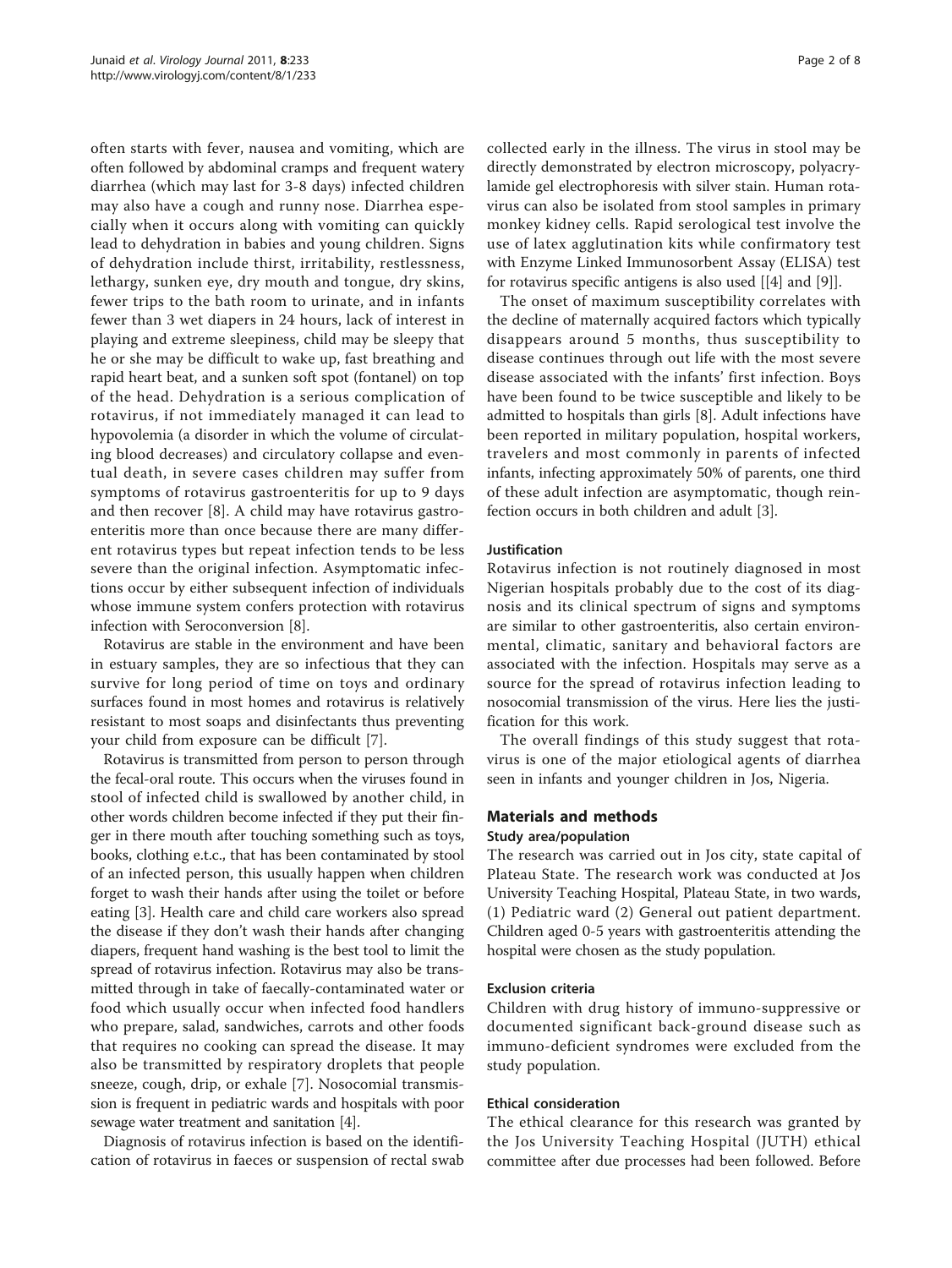the collection of samples, information regarding the study was explained to the parents of the participating children. Oral and written consent for participation in the study was obtained.

# Sample collection

A total of 160 stool samples were collected from children who fall within the age range of 0-5 years with gastroenteritis, after each patient was examined by a physician, the stool samples were collected using a sterile wide mouth universal containers and these container were covered and labeled accordingly. Questionnaires were also administered and filled by the parents who accompanied these children to the hospital. Between 4-5 mls of diarrheic stool samples were collected from each child.

# Transportation of samples

The labeled stool samples were transported on ice to the Virology department of the FCVMLT (National Veterinary Research Institute) N.V.R.I., Vom where they were stored at -20°C until assayed, for the detection of rotavirus antigen by commercially available SD (standard diagnostics) Bioline Rotavirus kit.

# The test

The test was performed as recommended by the manufacturer.

The test was carried out using ELISA method. ELISA is a sensitive and reliable procedure in the detection of antigens to rotavirus. The ELISA kit used for this test was prepared and manufactured by STANDARD DIAG-NOSTICS, INC.156-68 Hagal-dong, Korea.

Tel: 82-31-899-9700. [http://www.standardia.com.](http://www.standardia.com)

# Principle of the test

The test utilizes two kinds of antibody in a solid phase sandwich immunochromatography to detect group specific antigens, which include the major inner capsid protein present in rotaviruses.

Nitrocellulose-based membrane pre-coated with rabbit monoclonal anti-rotavirus antibodies and the speciallyselected mouse monoclonal anti-rotavirus antibodies are used as detector materials, respectively. Present in human faecal specimens, and then this mixture will react specifically with the rabbit anti-rotavirus antibody in the membrane [[\[10\]](#page-6-0) and [[11](#page-6-0)]].

# Procedure for the test

The following were procedures observed during the test. 1) Specimen collection

- Test devices and extracted samples were allowed to attain room temperature prior to testing.

- A disposable dropper was used to add 1 ml of sample diluent into a sample collection tube.

- A portion of the feces (about 50 mg) were collected from the stool sample that presented the most secretion under visual inspection using a sterile sample collection swab.

- The swab was inserted into a sample collection tube which contained 1 ml of sample diluent and swab was swirled for at least 10 times to make a mixture.

# 2) Specimen Transportation and storage

- No transport media were used to store and transport specimens as this may interfere with the test. Faecal specimens were refrigerated at 2-8°C for 72 hours.

# 3) Test proper

- Test devices and extracted samples were allowed to attain room temperature prior to testing.

- The test device was placed on a flat, dry surface.

- About 3-4 drops of the mixture were added into the sample well marked (S) of test device.

- It was incubated for 10-20 minutes at room temperature and result was read.

# Interpretation of the test

A colour band appears in the left section of the result window to show that the test is working properly (This band is called the Control band). The right section of the result window indicates the test result, and if a colour band appears in this window (This band is called the Test band).

# Negative result

Only the Control band was present in the test window. Positive result

The Control band and the Test band were present in the test window.

# Invalid result

The Control band or both the Control band and the test band were not seen leading to an invalid result. Which may be as a result of not following the directions correctly or expired kit, such specimens were retested using new test kit.

# Internal quality control

The SD BIOLINE rotavirus test device has test line and control line on the surface cassettes which are not visible before applying any samples. The Control line is used as procedural control. Control line always appeared when test procedure was performed properly and when test reagent of Control line working.

# Precision, sensitivity and specificity of test Precision

Within run precision was determined using triplicates of 17 different specimens containing concentrations of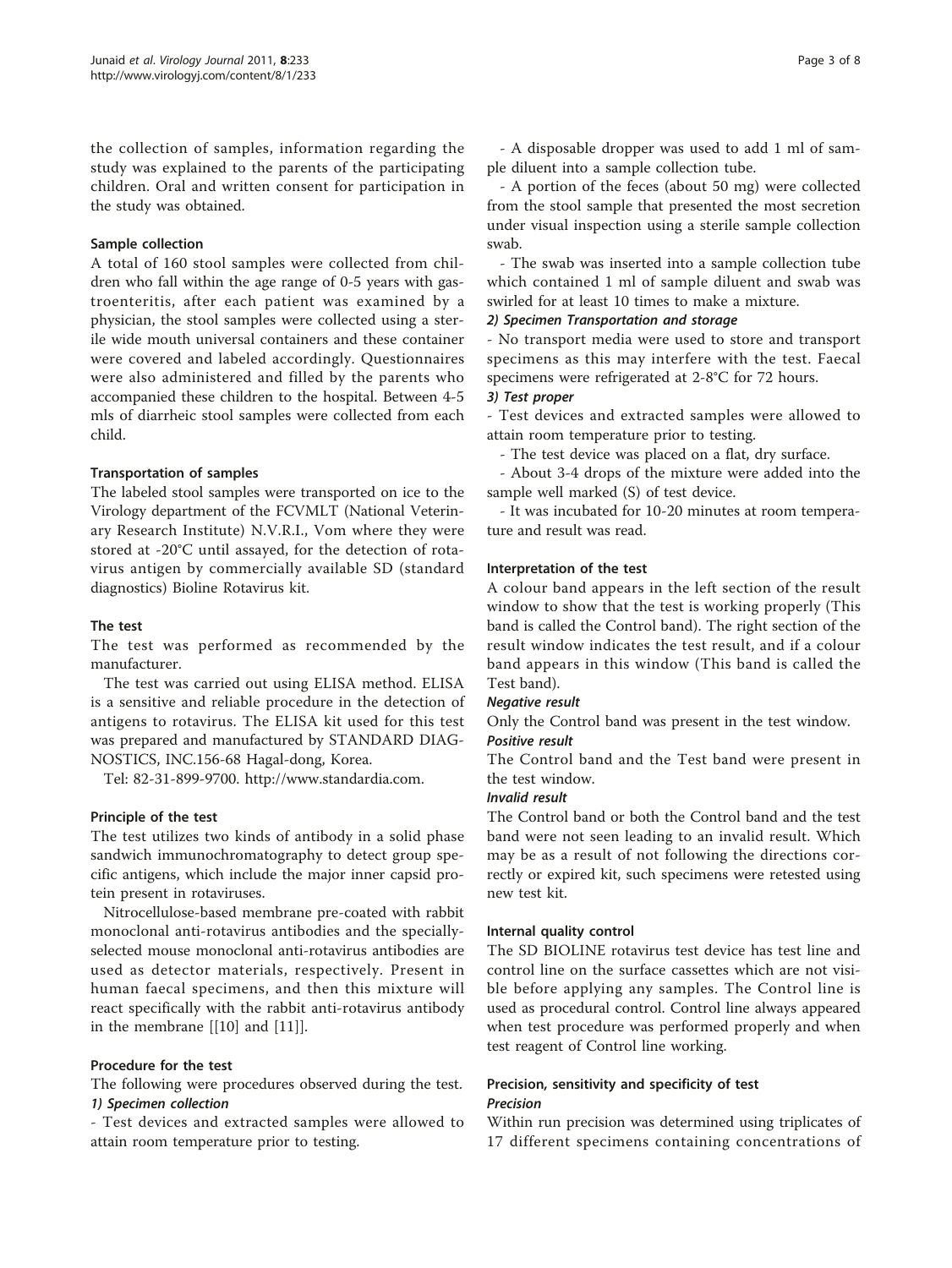rotavirus antigens. The negative and positive values were correctly identified 100% of the time.

# Sensitivity

The limit of detection; the smallest amount of target marker that can be precisely detected have been equal or superior to a leading commercial rotavirus detection EIA kit.

# Specificity

No cross reactivity test with bacterial and viral panel on SD BIOLINE Rotavirus test as follows; Escherichia coli, Enterococcus faecalis, Poliovirus, Adenovirus [[11](#page-6-0)].

# Limitations of the test

- Failure to detect rotavirus may be as a result of factors such as collection of specimens at an improper time in the disease when few virions are present and improper sampling and handling of specimens.

- The test cannot be used to differentiate between serotypes of rotavirus.

- A positive result does not preclude the presence of other enteric pathogens, thus concurrent infection with other microbial pathogens is possible and as such additional microbiological tests should be performed in parallel with SD BIOLINE rotavirus test in order to exclude other possible causes of the illness.

- Test results should be interpreted in conjunction with information available from epidemiological studies, clinical assessment of the patient and other diagnostic procedures.

- Some of the parents may provide wrong information or may not fill the questionnaire at all and this will affect the result analysis.

# Benefits of test to patients

Oral re-hydration therapy (ORT) was provided to participating children and also advice on how to identify signs of dehydration and its control were given out free of charge to parents and guardians.

# Result

# Response rate

A total of 160 questionnaires were distributed to the children screened and all the 160 questionnaires were answered and returned, indicating a 100% response rate.

# Data analysis and presentation of finding:-

The incidence of rotavirus infection among children with gastroenteritis screened is as shown in Table 1. It revealed that 22(13.8%) out of the 160 children tested were positive for rotavirus excretion, whereas, 138 (86.2%) tested negative for rotavirus excretion. Rotavirus incidence distribution in relation to sex and their statistical analyses are stated in Table 2. It indicated that a total of 64(40%) male and 96(60%) female cases of

Table 1 Frequency of rotavirus infection among children with gastroenteritis screened

| Rotavirus status       | Frequency | Percentage (%) |
|------------------------|-----------|----------------|
| No of positive samples | 22        | 13.8           |
| No of negative samples | 138       | 862            |
| Total                  | 160       | 100.0          |

gastroenteritis were examined in this study. Rotavirus excretion in male cases was 14(8.8%) and female cases 8 (5.0%) had parents who attended tertiary, secondary, primary education and none respectively. 4(2.5%), 12(7.5%), 6(3.8%), 0(0%) represents rotavirus ELISA-positive children whose parents were civil servants, business women/men, house wife and others respectively. The highest incidence of rotavirus infection was seen in children whose parents were business women/men. The educational status of the parents of rotavirus positive children revealed that the highest incidence was observed among children whose parents had secondary school level or no formal education. Children whose parents were married had the highest incidence of 18 (11.3%), compared to single parents and divorced parents with 2(1.3%) each. Table [3](#page-4-0) indicated that children within the age bracket of 7-12 months had the highest rate of infection with 12 (7.5%), while those within the age bracket of 0-6 and 25-60 months had the least with 2(1.3%). Children whose parents were involved in monogamy type of marriage had the highest incidence of 10 (6.3%) positivity while those whose parents who were involved in polygamy had 8(5.0%) out of the total number of children enrolled (Table [4](#page-4-0)). A comparison of clinical variables between children with or without rotavirus infection is shown in Table [5.](#page-5-0) Playing with toys, attendance of day care/nursery school and eating of foods that do not require cooking appeared to serve as the major risk factors for rotavirus infection, with P values 0.011, 0.013 and 0.039 respectively, as shown in Table [6.](#page-5-0)

# **Discussion**

Rotavirus most often infects infants and young children and it is one of the most common causes of viral gastroenteritis [\[3\]](#page-6-0).

| Table 2 Rotavirus incidence distribution in relation to sex |
|-------------------------------------------------------------|
|-------------------------------------------------------------|

| Sex          |                 | Rotavirus status of children |              |         |
|--------------|-----------------|------------------------------|--------------|---------|
|              | <b>Positive</b> | <b>Negative</b>              | <b>Total</b> | P-value |
| Male count   | 14              | 50                           | 64           |         |
| % of total   | 8.8%            | 31.3%                        | 40.0%        |         |
| Female count | 8               | 88                           | 96           | 0.015   |
| % of total   | 5.0%            | 55.0%                        | 60.0%        |         |
| Total        | 22              | 138                          | 160          |         |
| % of total   | 13.8%           | 86.3%                        | 100.0%       |         |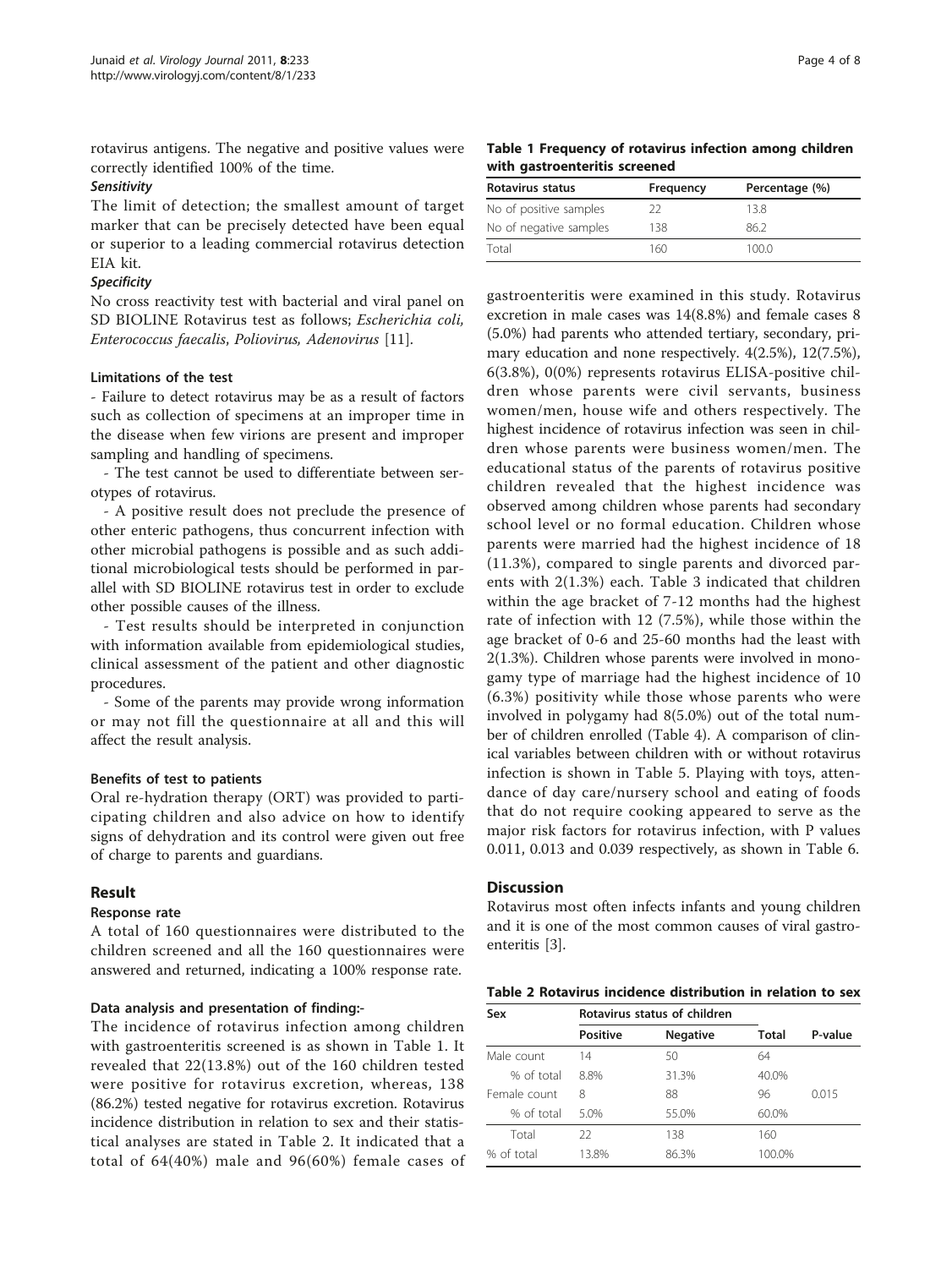<span id="page-4-0"></span>Table 3 Rotavirus incidence distribution in relation to age grouping

| Age group of children<br>(months) |            | Rotavirus status of<br>Children |                 |        |         |
|-----------------------------------|------------|---------------------------------|-----------------|--------|---------|
|                                   |            | <b>Positive</b>                 | <b>Negative</b> | Total  | P-value |
| $0 - 6$                           | count      | $\mathfrak{D}$                  | 8               | 10     |         |
|                                   | % of total | 1.3%                            | 5.0%            | 6.3%   |         |
| $7 - 12$                          | count      | 12                              | 40              | 52     |         |
|                                   | % of total | 7.5%                            | 25.0%           | 32.5%  | 0.047   |
| $13 - 24$                         | count      | 6                               | 54              | 60     |         |
|                                   | % of total | 3.8%                            | 33.8%           | 37.5%  |         |
| $25 - 60$                         | count      | $\mathcal{P}$                   | 36              | 38     |         |
|                                   | % of total | 1.3%                            | 22.5%           | 23.8%  |         |
| Total                             | count      | 22                              | 138             | 160    |         |
|                                   | % of total | 13.8%                           | 86.2%           | 100.0% |         |

Our findings revealed that rotaviruses are important aetiologic agents of acute diarrhea, accounting for over one eighth of all cases with acute gastroenteritis, with an incidence of 13.8%. The incidence of 13.8% observed in our study is comparable with reports from Ile-Ife, Nigeria (13.8%) and Jamaica (15.0%) [[[12\]](#page-6-0) and [\[13](#page-6-0)]].

Most of the infected children in our study were under 2 years of age, with highest prevalence between 7-12 months ( $X^2$  = 36.01, P < 0.05). This age distribution is comparable to previous reports in Iran [\[14](#page-7-0)], and Ile-Ife, Nigeria [[15](#page-7-0)]. This is in accordance with the assumption that in under-developed areas the early peak of rotavirus diarrhoea may result from early exposure to contaminated sources as well as over-crowded homes, more so, since almost all humans experience at least one rotavirus infection by 3 years of age and circulating rotavirus antibodies remain detectable indefinitely [[16\]](#page-7-0). This may lead to protection against rotavirus infection and disease or at least milder forms of disease, which result in lower rate of rotavirus gastroenteritis in older children. The low incidence rate of 1.3% in children within 0-6 months which is similar to report from Guinea-Bissau [[17](#page-7-0)] may be due to passive immunity acquired by the infants from their mothers which wades off after 6 months since it is passively acquired, and also possible, is the higher rate of breast feeding in the age group which also protects the infants via passing of IgA antirotavirus antibodies to the infants [\[14\]](#page-7-0).

Detection of rotavirus with higher numbers in males than in females was noted in our study, this indicated that males excreted significant high rate of rotavirus in their faeces than their female counterparts ( $X^2 = 2.97$ , P < 0.05). The ratio of the infection of male to female children was (1.8: 1) and is in contrast to the reported ratios of 1.5: 1 by Samir et al from Bahrain and 1: 2.4 by Puri et al from India [[18\]](#page-7-0). This is in agreement with the finding of [[8\]](#page-6-0) that boys have been found to be twice

| Table 4 Rotavirus incidence distribution in relation to demographic characteristics of parents/guardians. |  |  |
|-----------------------------------------------------------------------------------------------------------|--|--|
|-----------------------------------------------------------------------------------------------------------|--|--|

| Variables (Parents/guardians) | Rotavirus status of children |              |            |         |
|-------------------------------|------------------------------|--------------|------------|---------|
|                               | Positive (%)                 | Negative (%) | Total(%)   | P-value |
| Educational background        |                              |              |            |         |
| Tertiary education            | 2(1.3)                       | 1610.0       | 18(11.3)   |         |
| Secondary education           | 8(5.0)                       | 38(23.7)     | 46(28.8)   | 0.677   |
| Primary education             | 4(2.5)                       | 18(11.3)     | 22(13.8)   |         |
| None                          | 8(5.0)                       | 66(41.2)     | 74(46.2)   |         |
| Total(%)                      | 22(13.8)                     | 138(86.2)    | 160(100.0) |         |
| Occupation                    |                              |              |            |         |
| Civil servant                 | 4(2.5)                       | 32(20.0)     | 36(22.5)   |         |
| Business women/men            | 12(7.5)                      | 70(43.7)     | 82(51.3)   | 0.871   |
| House wife                    | 6(3.8)                       | 36(22.5)     | 42(26.2)   |         |
| Others                        | O(0.0)                       | O(0.0)       | O(0.0)     |         |
| Total(%)                      | 22(13.8)                     | 138(86.2)    | 160(100.0) |         |
| Marital status                |                              |              |            |         |
| Single                        | 2(1.3)                       | 6(3.8)       | 8(5.0)     |         |
| Married                       | 18(11.3)                     | 120(75.0)    | 138(86.3)  | 0.633   |
| Divorced                      | 2(1.3)                       | 12(7.4)      | 14(8.7)    |         |
| Total(%)                      | 22(13.8)                     | 138(86.2)    | 160(100.0) |         |
| Type of marriage              |                              |              |            |         |
| Polygamy                      | 8(5.0)                       | 46(28.7)     | 54(33.8)   | 0.595   |
| Monogamy                      | 10(6.3)                      | 74(46.3)     | 84(52.5)   |         |
| Total(%)                      | 18(11.3)                     | 120(75.0)    | 138(86.3)  |         |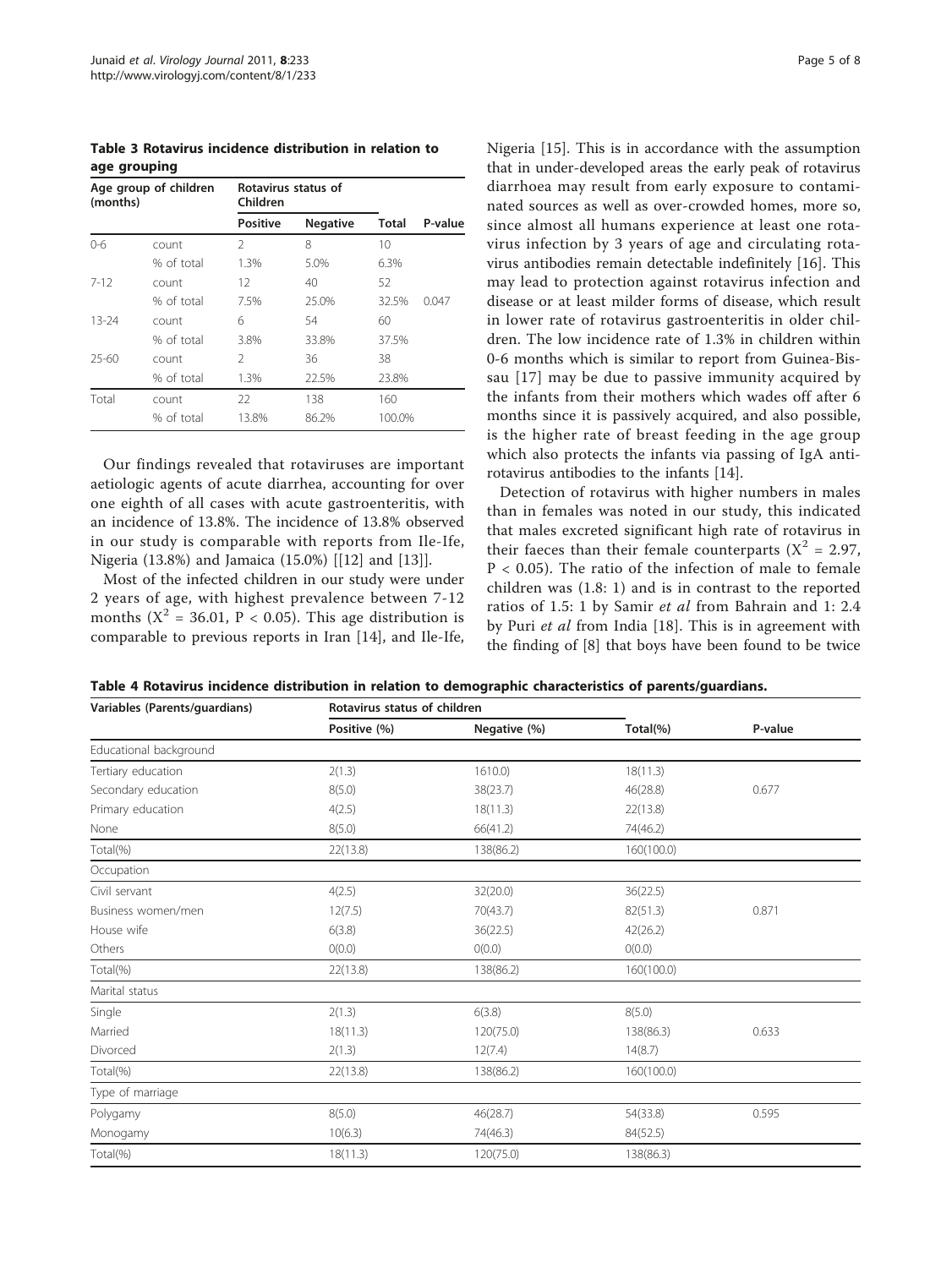<span id="page-5-0"></span>Table 5 The spectrum of signs and symptoms between children with or without rotavirus infection.

| <b>Variables</b>                | Positive (%)<br>$(n = 11)$ | Negative (%)<br>$(n = 69)$ |
|---------------------------------|----------------------------|----------------------------|
| Vomiting only                   | 6(27.3)                    | 32(23.2)                   |
| Fever only                      | 2(9.1)                     | 16(11.6)                   |
| Fever and vomiting              | 12(54.5)                   | 56(40.6)                   |
| Without fever and vomiting      | 2(9.1)                     | 34(24.6)                   |
| Upper respiratory infection     | 8(8.0)                     | 130(92.0)                  |
| Frequency of diarrhea/day(mean) | 4.2                        | 5.5                        |
| Duration of diarrhea/days(mean) | 5                          | 5.8                        |
| Appearance:-                    |                            |                            |
| Watery                          | 16(72.7)                   | 96(69.6)                   |
| Mucoid                          | 6(27.3)                    | 38(27.5)                   |
| Bloody                          | O(0.0)                     | 4(2.9)                     |

# Table 6 Rotavirus incidence distribution in relation to possible risk factors

| <b>Variables</b>         |                                                | Rotavirus status of children |            |         |
|--------------------------|------------------------------------------------|------------------------------|------------|---------|
|                          | Positive(%)                                    | Negative(%)                  | Total(%)   | P-value |
| Heard of rotavirus       |                                                |                              |            |         |
| Infection before         |                                                |                              |            |         |
| Yes                      | O(0.0)                                         | O(0.0)                       | O(0.0)     | 0.059   |
| No                       | 22(13.8)                                       | 138(86.2)                    | 160(100.0) |         |
| Total(%)                 | 22(13.8)                                       | 138(86.2)                    | 160(100.0) |         |
| Source of drinking water |                                                |                              |            |         |
| Tap water                | 12(7.5)                                        | 58(36.7)                     | 70(43.8)   |         |
| Well water               | 8(5.0)                                         | 56(35.0)                     | 64(40.0)   | 0.213   |
| Stream water             | O(0.0)                                         | 18(11.3)                     | 18(11.3)   |         |
| Others                   | 2(1.3)                                         | 6(3.8)                       | 8(5.0)     |         |
| Total(%)                 | 22(13.8)                                       | 138(86.2)                    | 160(100.0) |         |
| Type of toilet used      |                                                |                              |            |         |
| Water system             | 12(7.5)                                        | 40(25.0)                     | 52(32.5)   |         |
| Pit toilet               | 8(5.0)                                         | 88(55.0)                     | 96(60.0)   |         |
| Bucket system            | 2(1.3)                                         | 10(0.0)                      | 12(0.0)    | 0.443   |
| In bushes                | O(0.0)                                         | O(0.0) O(0.0)                |            |         |
| Others                   |                                                | O(0.0)                       | O(0.0)     |         |
| Total(%)                 | 22(13.8)                                       | 138(86.2)                    | 160(100.0) |         |
|                          | Distance of toilet from water source           |                              |            |         |
| Far                      | 16(10.0)                                       | 80(50.0)                     | 96(60.0)   | 0.043   |
| Near                     | 6(3.8)                                         | 58(36.3)                     | 64(40.0)   |         |
| Total(%)                 | 22(13.8)                                       | 138(86.2)                    | 160(100.0) |         |
| Playing with toys        |                                                |                              |            |         |
| Yes                      | 20(12.5)                                       | 122(76.3)                    | 142(90.0)  | 0.011   |
| No                       | 2(1.3)                                         | 16(10.0)                     | 18(11.3)   |         |
| Total(%)                 | 22(13.8)                                       | 138(86.2)                    | 160(100.0) |         |
|                          | Wash child's hands after every visit to toilet |                              |            |         |
| Yes                      | 10(6.3)                                        | 28(23.8)                     | 48(30.0)   | 0.089   |
| No                       | 12(7.5)                                        | 100(63.8)                    | 112(71.2)  |         |
| Total(%)                 | 22(13.8)                                       | 138(86.2)                    | 160(100.0) |         |

|                                        | Wash child's hands before every meal     |           |            |       |  |
|----------------------------------------|------------------------------------------|-----------|------------|-------|--|
| Yes                                    | 16(10.0)                                 | 110(68.8) | 126(78.8)  | 0.457 |  |
| No                                     | 6(3.8)                                   | 28(17.5)  | 34(21.3)   |       |  |
| Total(%)                               | 22(13.8)                                 | 138(86.2) | 160(100.0) |       |  |
|                                        | Attends day care or nursery school       |           |            |       |  |
| Yes                                    | 16(10.0)                                 | 52(32.6)  | 68(42.6)   | 0.013 |  |
| No                                     | 6(3.8)                                   | 86(53.8)  | 92(57.5)   |       |  |
| Total(%)                               | 22(13.8)                                 | 138(86.2) | 160(100.0) |       |  |
|                                        | Consumption of food that need no cooking |           |            |       |  |
| Yes                                    | 6(3.8)                                   | 66(41.3)  | 72(45.0)   | 0.039 |  |
| No                                     | 16(7.5)                                  | 72(45.0)  | 88(55.0)   |       |  |
| Total(%)                               | 22(13.8)                                 | 138(86.2) | 160(100.0) |       |  |
|                                        | Often play with other people/children    |           |            |       |  |
| Yes                                    | 8(5.0)                                   | 52(32.5)  | 60(37.5)   | 0.041 |  |
| No                                     | 14(8.8)                                  | 86(53.8)  | 100(62.5)  |       |  |
| Total(%)                               | 22(13.8)                                 | 138(86.2) | 160(100.0) |       |  |
| No. of times house is cleaned per week |                                          |           |            |       |  |
| Once                                   | O(0.0)                                   | O(0.0)    | O(0.0)     |       |  |
| Twice                                  | 2(1.3)                                   | 10(6.3)   | 12(7.5)    | 0.760 |  |
| Trice or more                          | 20(12.5)                                 | 128(80.0) | 148(92.7)  |       |  |
| None                                   | O(0.0)                                   | O(0.0)    | O(0.0)     |       |  |
| Total(%)                               | 22(13.8)                                 | 138(86.2) | 160(100.0) |       |  |

susceptible and likely to be admitted to hospitals than girls. Whether this difference is due to sex susceptibility or by chance is however questionable and needs further investigation, while the reason(s) for the difference in ratio occurrence within different geographical location is not well understood.

Vomiting followed by fever appears to be more common with rotavirus diarrhea, the significant difference between rotavirus ELISA positive children and rotavirus ELISA negative children was the presence of all 3 symptoms: - Diarrhoea, fever and vomiting  $(X^2 = 5.41, P <$ 0.05), the same was observed in the study conducted by [[12\]](#page-6-0). The development of upper tract symptoms such as coryza (runny nose) and cough were not statistically significant ( $P > 0.05$ ), which is similar to [[3\]](#page-6-0) who reported that upper respiratory infection may occur in infected children.

The demographic data (educational background, occupation, marital status, type of marriage) of the parents/ guardians of these children assayed were also linked with the status of rotavirus infection within the children. Children whose parents were married and business men and women had the highest prevalence of rotavirus excretion, while parents who had attended secondary education and those not educated had children with the highest incidence of rotavirus infection (5.0%) each.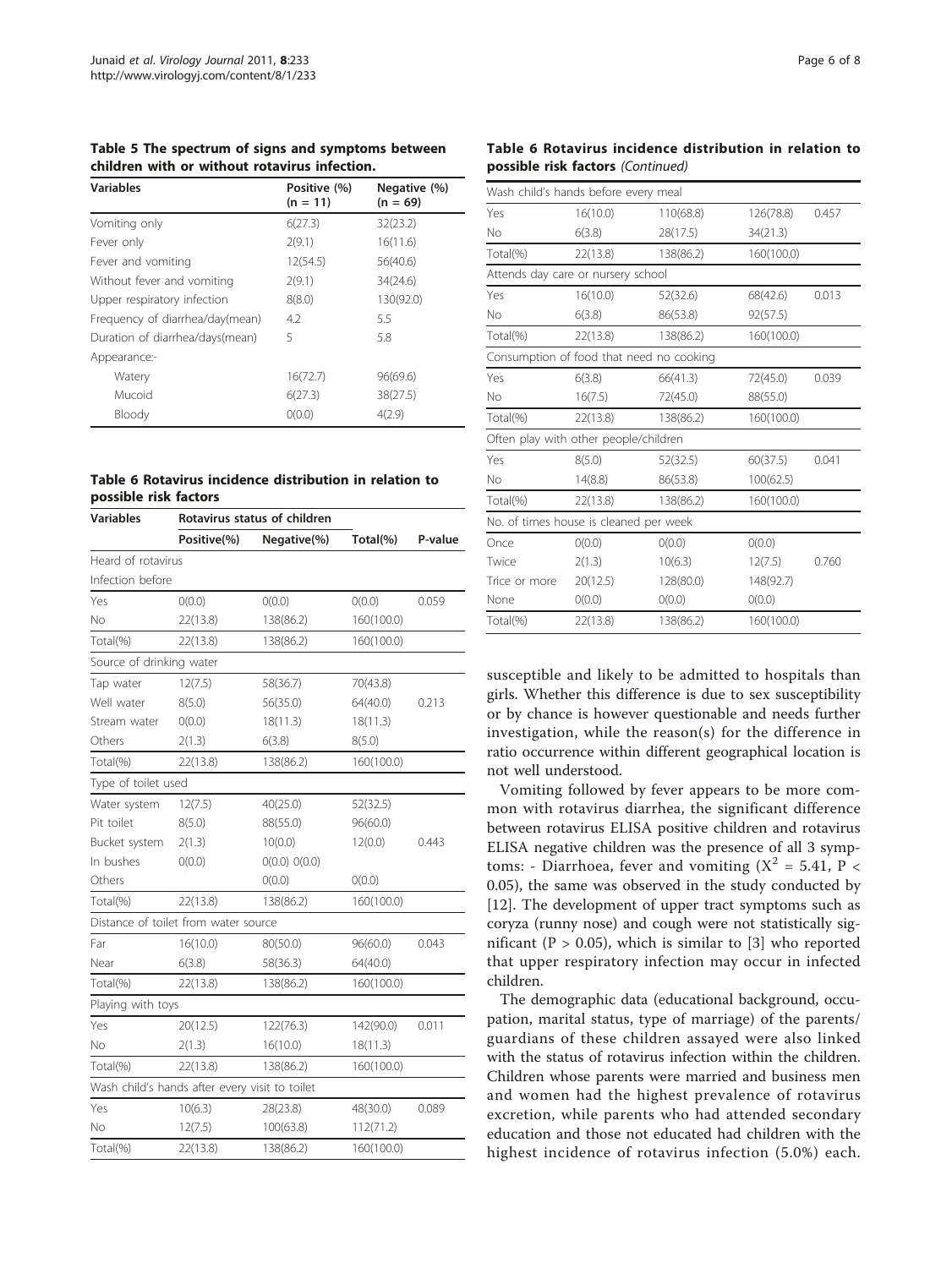<span id="page-6-0"></span>These observation was not statistically significant (P > 0.05), indicating that the observed differences may be due to chance and not a certainty and this implies that rotavirus infects children regardless of parent's demographic characteristics.

The possible risk factors associated with rotavirus infection was found to be associated with children using toys ( $P < 0.05$ ). These toys can be easily contaminated by older children who may be asymptomatic carriers of the virus in their finger nails, hands etc, children are seen to put objects into their mouths while playing or scratching their gums when they are about to start growing teeth, such contaminated objects then serve as source of infection to them [3]. The relative frequency of infected children was higher in children attending school (day care centre) in comparison with other subjects ( $P < 0.05$ ), this may be attributed to higher risk of virus transmission in day care centers due to more close contact in these environments or probably lower rate of breast feeding in these children [[18\]](#page-7-0). Other risk factors such as distance of toilet from water sources, consumption of food that do not require cooking e.g salad, sandwiches and even carrots, playing with other children often, were all observed to be associated with the incidence of rotavirus infection ( $P < 0.05$ ).

# Conclusion

The overall findings of this study showed that rotavirus is one of the major etiological agents of diarrhea seen in infants and younger children. Rotavirus infection was prevalent in 7-12 months old children with males more susceptible to rotavirus infection than females. Rotavirus detection was greatest when diarrhea, vomiting and fever occurred together and lowest when each symptoms occurred alone, and possible risk factors to rotavirus infection include playing with other children, distance of water sources from toilet, attending of day care centers, and playing with toys or consumption of food that do not require cooking.

The strategies for rotavirus control include identifying the target population for rotavirus vaccination, educating parents on how to identify and recognize the signs of dehydration and also to know that rotavirus infection in children is unavoidable and should be looked out for [[17\]](#page-7-0). However, the significant higher prevalence in children attending day care emphasizes the need to pay attention to the role of child care as an important factor in the epidemiology of rotavirus gastroenteritis.

# Recommendations

1) Further investigations are needed to provide a more accurate picture of epidemiology of rotavirus disease and also its serotypes in Jos. This is highly needed to design an effective vaccination against rotavirus in future.

2) Improvement of rotavirus vaccines and development of alternative vaccines should continue and then administered to children in developing countries to lower the incidence rate.

3) Laboratory workers should assay for rotavirus in diarrhea cases when bacterial and parasitic agent assays all show negative results.

4) To understand the reasons for the observed different findings of rotavirus infection and the seasonal pattern, conducting studies covering a longer period of time is essential.

# Acknowledgements

We do acknowledge the effort of Prof. Okeke, clinical supervisor, cooperation of Jos University Teaching Hospital, and the permission of the Federal College of Veterinary and Medical Laboratory and Medical Laboratory Sciences, Vom to publish this work.

## Authors' contributions

JSA and UC participated in the design of the study and performed the investigation, analysis and interpretation of data. OAO and BJM participated in the design and coordination. JSA and UC drafted the manuscript while JSA also working as the corresponding author. All authors read and approved the final manuscript.

### Competing interests

The authors declare that they have no competing interests.

Received: 23 July 2010 Accepted: 16 May 2011 Published: 16 May 2011

# References

- 1. Parashar UD, Gibson CJ, Bresse JS, Glass RI: [Rotavirus and severe](http://www.ncbi.nlm.nih.gov/pubmed/16494759?dopt=Abstract) [childhood diarrhea.](http://www.ncbi.nlm.nih.gov/pubmed/16494759?dopt=Abstract) Emerging Infect Dis 2006, 12(2):304-6.
- 2. Rheingan RD, Heylen J, Giaquinto C: Economics of rotaviuses qastroenteritis and Vaccines in Europe. Pediatr Infect Dis J 2006, 25:48-55.
- 3. Chin J: Control of Communicable Disease Manual. Wash. DC: American Public Health Association. J Clin Microbiol 2000, 125(17):910-7.
- Jawetz E, Malnick JL, Adelberg EA: Reoviruses. In Medical Microbiology. 24 edition. Edited by: Janet F, Jim R, Harriet L, Barbara R. Lange Medical Pub. Los Angles, California; 2007:434-438.
- 5. Offit PA, Clark MF: Reoviruses. In Principle and practice of infectious diseases. 5 edition. Edited by: Mandell GL, Bennett JE, Dolin R. Philadelphia,PA. Churchill Livingstone; 2000:1696-1703.
- 6. WHO: Rotavirus and other viral diarrheas. Bull WHO; 2007:58(2):183-98.
- 7. Dennehy PH: Rotavirus vaccines: an overview. Clin Microbiol Rev 2000, 21(1):198-208.
- 8. Bass CW, Dorsey KN: Rotavirus and other agents of viral gastroenteritis. In Nelson Textbook of Pediatrics Edited by: Richard E and Behrman F. Raven Press, Philadelphia; 2004:107-110.
- 9. Fischer TK, Bresee JS, Glass RI: Rotavirus vaccines and the prevention of hospital-acquired diarrhea in children. Med Virol 2004, 22(5):49-54.
- 10. George RS, Wyeth P, Keith PK: Evaluation of Latex Agglutination Kit for detection of Bovine rotavirus in fecal samples. J American Society for Microbiology 2003, 32:496-498.
- 11. Jim OM, Barbara F, Sheila M, John GM, Colin H: [VP4 and VP7 genotype of](http://www.ncbi.nlm.nih.gov/pubmed/10325310?dopt=Abstract) [rotavirus samples recovered from infected children in Ireland over a 3](http://www.ncbi.nlm.nih.gov/pubmed/10325310?dopt=Abstract) [year period.](http://www.ncbi.nlm.nih.gov/pubmed/10325310?dopt=Abstract) J Clin Microbiol 1999, 37(6):1699-1703.
- 12. Staat MA, Azimi PH, Berke T, Roberts N, Bernstein DI, Ward RL, Pickering LK, Matson DO: [Clinical presentations of rotavirus infection among](http://www.ncbi.nlm.nih.gov/pubmed/12005086?dopt=Abstract) [hospitalized children.](http://www.ncbi.nlm.nih.gov/pubmed/12005086?dopt=Abstract) Pediatr Infect Dis J 2002, 21(3):221-7.
- 13. Gomwalk NE, Gosham LT, Umoh UJ: Rotavirus gastroenteritis in pediatric diarrhoea in Jos, Nigeria. J Tropical Pediatr 1990, 36(2):52-55.